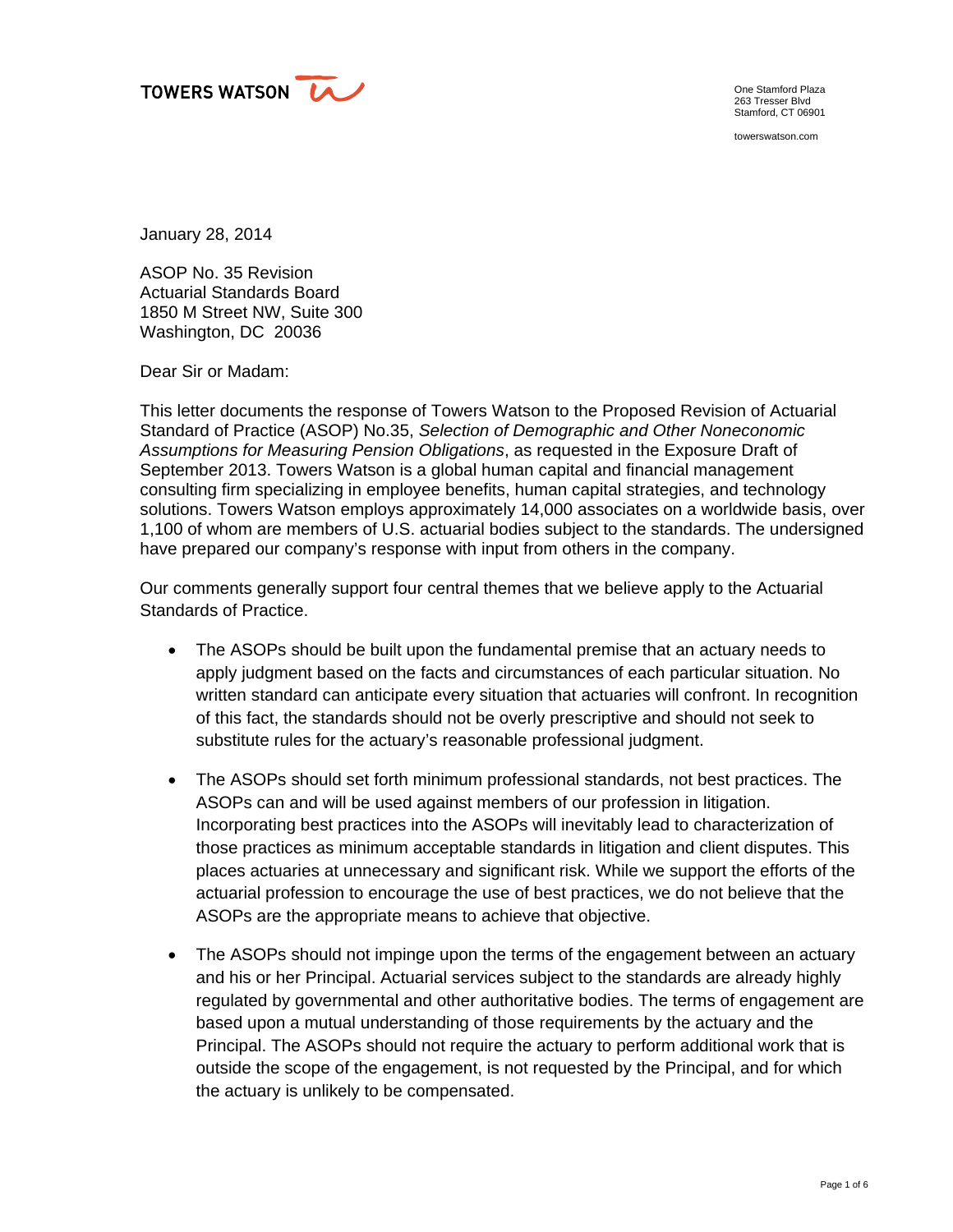## TOWERS WATSON

 The ASOPs should not be written or interpreted in a manner that allows readers to presume that actuaries serve the "general public." Our company's actuaries are engaged to serve the company's clients. While members of the public who are not our clients may benefit from our work, we nevertheless perform and deliver this work only for our client. No other person or entity can expect to rely on our work. We strongly believe that any ASOP that explicitly provides for or allows a presumption that actuaries perform work for the general public will expose actuaries to unwarranted and unmanageable risk.

We appreciate the opportunity to comment. Our specific feedback on the Exposure Draft follows:

Section 3.1 Overview – We recommend that the penultimate sentence be changed to read "For any given measurement, the actuary will typically be able to identify two or more reasonable assumptions for the same contingency." We also suggest that the last sentence ("In some instances, the actuary may present several results to illustrate the effect of alternative reasonable assumptions") be stricken. We do not believe this sentence adds anything useful, as nothing in the ASOPs would prevent an actuary from providing alternative scenarios. We are concerned that this sentence might be read to imply that alternative scenarios are required when there are multiple reasonable assumptions.

Section 3.3.2 Consider the Relevant Assumption Universe – The list labeled as "information relevant to many demographic assumptions" consists mostly of **observed** results - studies of actual experience (either of the plan sponsor's employees, or of broader groups), observed general trends, etc. We believe that plan sponsor expectations should be explicitly included in the list. In many situations, the effect of past or future events (e.g., window programs, layoffs, corporate transactions, compensation or benefits program changes, trends in the employer's business, etc.) can change expected future retirements, terminations and disablements, so that observed experience is no longer a good estimate of future experience. While Section 3.3.4 (Select the Specific Assumptions) includes a reference to "relevant factors known to the actuary that may affect future experience", and discusses not giving undue weight to past experience, and Section 3.10.6 includes the plan sponsor in the list of "experts", we believe that since the specific assumptions to be chosen are chosen from the relevant assumption universe, the concept that the assumption universe may include expectations not yet evidenced in observed results is important.

One-time Events — There are references to one-time events in Sections 3.3.2 and 3.3.4. We believe that reflecting one-time events in assumption setting is complex and warrants a more thorough discussion. Anticipation of such events in the future is precluded for certain required measurements (i.e., assumptions are to reflect voluntary employee behavior) but might be appropriate for other measurements (such as internal planning). While the Exposure Draft accommodates both of these via Section 3.3.5.a's requirement that the assumption be appropriate for the purpose of the measurement, we suggest that explicit mention of this distinction be included.

If an event has occurred, the Exposure Draft rightly questions whether it is reasonable to assume that past experience will continue. However, this is only one of many questions to be asked in such a situation. For example, should the predictive value of experience prior to the event be questioned? Many events occur in poor economic conditions (either for the broad economy or for the company) and employees may tend to voluntarily leave their jobs less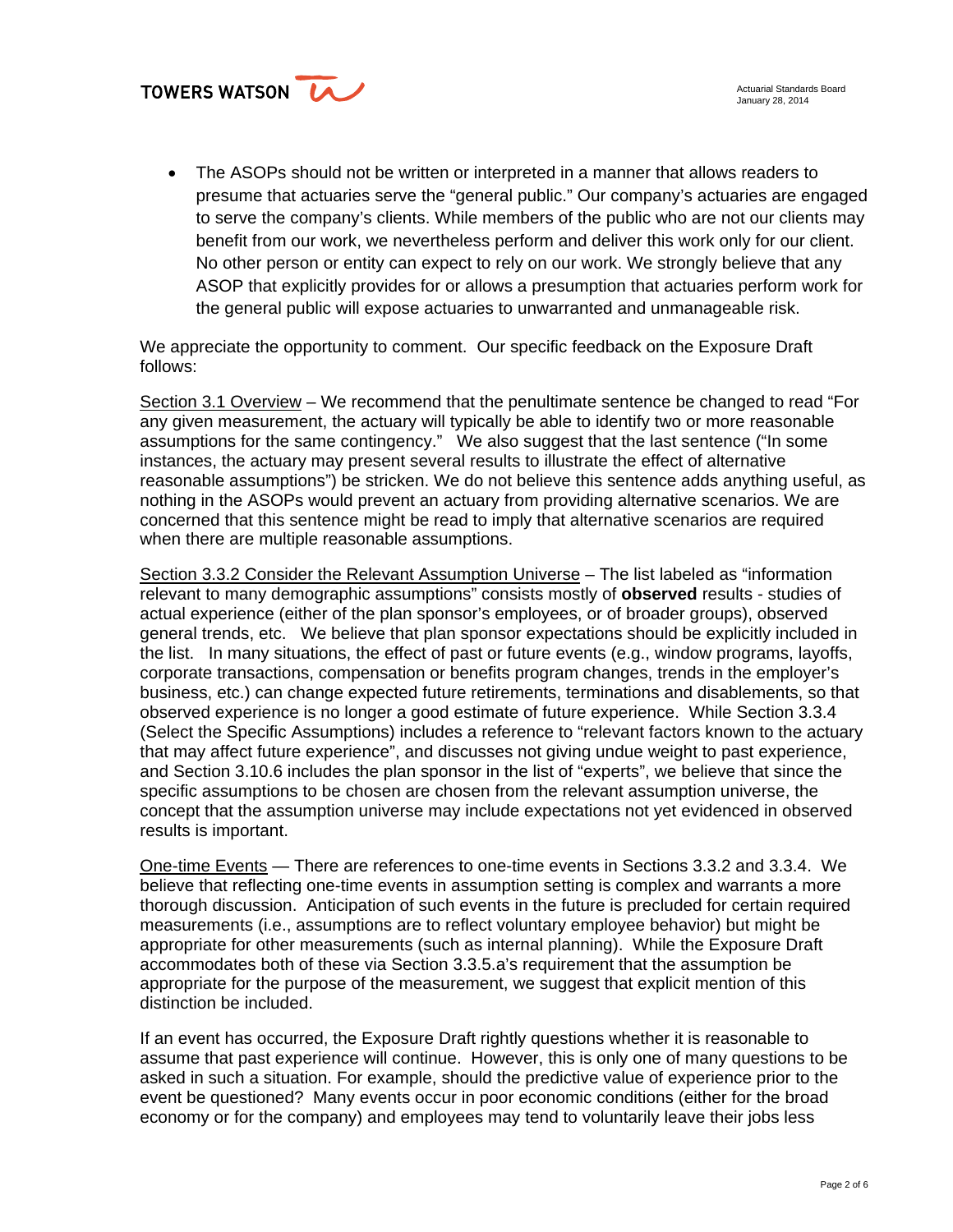

frequently under such circumstances. Furthermore, near term future behavior may be affected by the event. For example, a voluntary severance or retirement program might result in artificially low voluntary rates of decrement for a few years as the incentives offered may have accelerated the termination of many who might otherwise have left voluntarily in the next few years. We believe that a discussion of factors such as these should be included so that actuaries appreciate the complexity that one-time events can introduce to the assumption setting process.

Sections 3.5.1 Retirement and 3.5.2 Termination of Employment — We believe that the factors listed in 3.5.2.a affect rates of retirement as well as rates of termination, and thus believe they should also be referenced in 3.5.1.

Section 3.5.3 Mortality and Mortality Improvement – We believe that this section should be reworded to be more even-handed regarding assumptions about mortality improvement. As currently worded, there is a strong inference that continuous mortality improvement based on rates observed in the past is to be assumed. For example:

- $\triangleright$  Immediately after 3.5.3.c. it says "The actuary should reflect the effect of mortality improvement both before and after the measurement date". On its face this suggests mortality improvement is to be assumed to continue, even though 3.5.3 i and ii later make clearer that is not required. To avoid confusion, we believe this sentence should be refocused to say something like "The actuary should reflect the mortality rates expected to be experienced over the lifetimes of the plan participants that will determine the period of time for which their benefits are paid".
- $\triangleright$  The last sentence of Section 3.5.3 ii. reads "Note that the existence of uncertainty about the occurrence or magnitude of future mortality improvement does not by itself mean that an assumption of zero future improvement is a reasonable assumption". We recognize that this sentence exists in current ASOP 35, but we believe the sentence should be stricken. Alternatively, it should be changed to more even-handedly acknowledge the highly speculative nature of continuous mortality improvement and emphasize that no particular assumption should be used without careful consideration, e.g., "Note that the existence of uncertainty about the occurrence or magnitude of future mortality improvement does not by itself mean that either an assumption of zero future improvement, or an assumption that mortality improvement will continue at the same rate as experienced during a given time period in the past, is a reasonable assumption."

Sections 3.10.1 Adverse Deviation or Plan Provisions that Are Difficult To Measure. Section 4.1.1 provides that "The description should also include a disclosure of any explicit adjustment made in accordance with Section 3.10.1 for adverse deviation or valuing plan provisions that are difficult to measure as discussed in ASOP 4". We agree that only an "explicit" adjustment should be required to be disclosed. Merely considering the potential for adverse deviation as one factor in selecting an assumption from a range of reasonable assumptions should not trigger a disclosure requirement. Such an implicit adjustment does not require precise definition of the reasonable range nor quantification of the adjustment.

However, we note that it is not entirely clear that only explicit adjustments must be disclosed, because Section 3.10.1 requires that an adjustment be disclosed without mentioning the word "explicit", and could be read to require a disclosure in the common case where an actuary picks assumptions that are more toward one end or the other of the "range of reasonable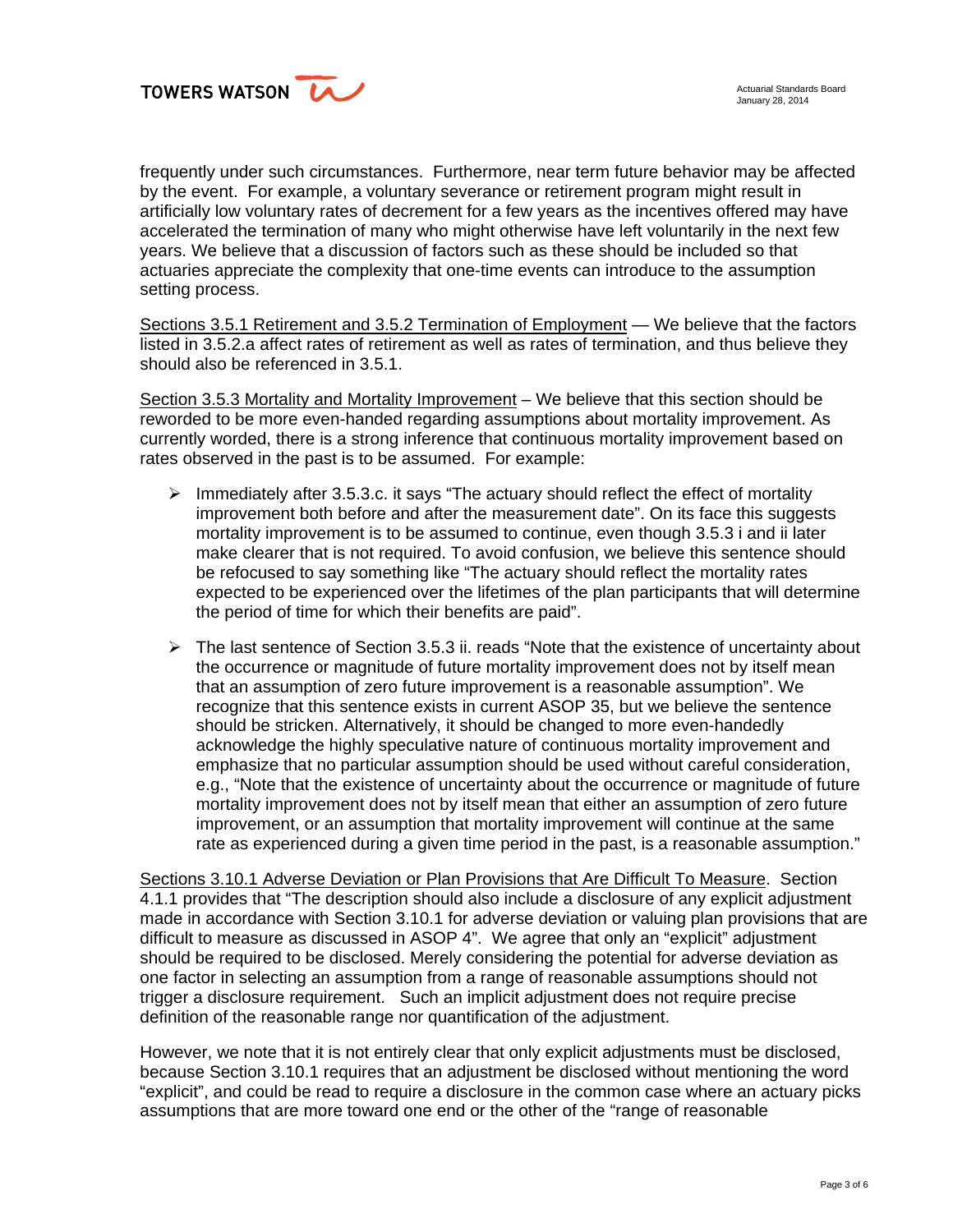

assumptions" discussed in Section 3.4, rather than toward the middle, with the intention of providing a margin for adverse deviation. We suggest that the language in Section 3.10.1 be clarified.

Sections 3.10.2 and 3.10.3 Materiality and Cost of Using Refined Assumptions. The first sentences of these two sections use slightly different wording that may or may not intend different meanings. If the meanings are intended to be the same, we suggest that the word "assumptions" in the first sentence of 3.10.2 be changed to the defined term "demographic assumptions" and the wording "establish a balance" in the first sentence of 3.10.3 be changed to "consider the balance" as used in 3.10.2. If the different wording was intentional, the intended difference should be clarified. One way to address this may be to simply combine these two sections into one, as they appear to be discussing very similar concepts.

Sections 4.1.1 Assumptions Used. The sentence "The actuary should describe each significant demographic assumption used in the measurement and whether the assumption represents an estimate of future experience, the actuary's observations of the estimates inherent in market data, or a combination thereof" comes from ASOP 27 (with the exception of the addition of the word "demographic"). We believe the sentence should be modified to be more appropriate for use with demographic assumptions. Nothing in ASOP 27 clarifies what "market data" means in the context of demographic assumptions, but the actuary is likely to infer that it means broad studies of a demographic assumption (e.g., mortality studies, Social Security disability incidence data, etc.). However, for demographic assumptions, the most likely scenario – that the assumption is based on a combination of the experience of the **specific** group in question and expectations about the future – is not listed as one of the three choices for the expected disclosures.

Sections 4.1.2 Rationale for Assumptions, 4.1.3 Changes in Assumptions and 4.4 Confidential Information. These sections are identical to those already adopted in ASOP 27. However, demographic assumptions differ significantly in character from economic assumptions. Most economic assumptions are not plan sponsor or industry specific, with some exceptions (e.g., assumed rates of future compensation increases), and market data and economist forecasts are available. Given the continual changes experienced by many plan sponsors (e.g., significant changes in retirement benefit programs, changes in the organization, window programs or layoffs, changes in economic conditions in general), in many cases setting demographic assumptions is as much about predicting the future as it is about studying the past. In addition, future mortality improvements are speculative. In many cases, the past will be reviewed, but the assumptions chosen will largely be driven by future expectations. In such an environment, we expect the requirement to disclose the rationale for demographic assumptions to be met with a significant amount of boilerplate language about future expectations, which we do not believe enhances the value of the actuarial work product.

In addition, we continue to have concern that the rationale for changes in certain demographic assumptions (such as termination or retirement rates) may be based on business information that the Principal would not want to disclose. Such disclosure may even be prohibited by the terms and conditions of the actuary's contractual arrangement with the Principal. While Section 4.4 indicates that "Nothing in this standard is intended to require the actuary to disclose confidential information", it is not clear what Section 4.4 means in practice. We believe that the section should be clarified to state that the Principal is responsible for determining what information is confidential. Demographic assumption changes are often driven at least in part by future expectations based on business plans that the Principal may not want specifically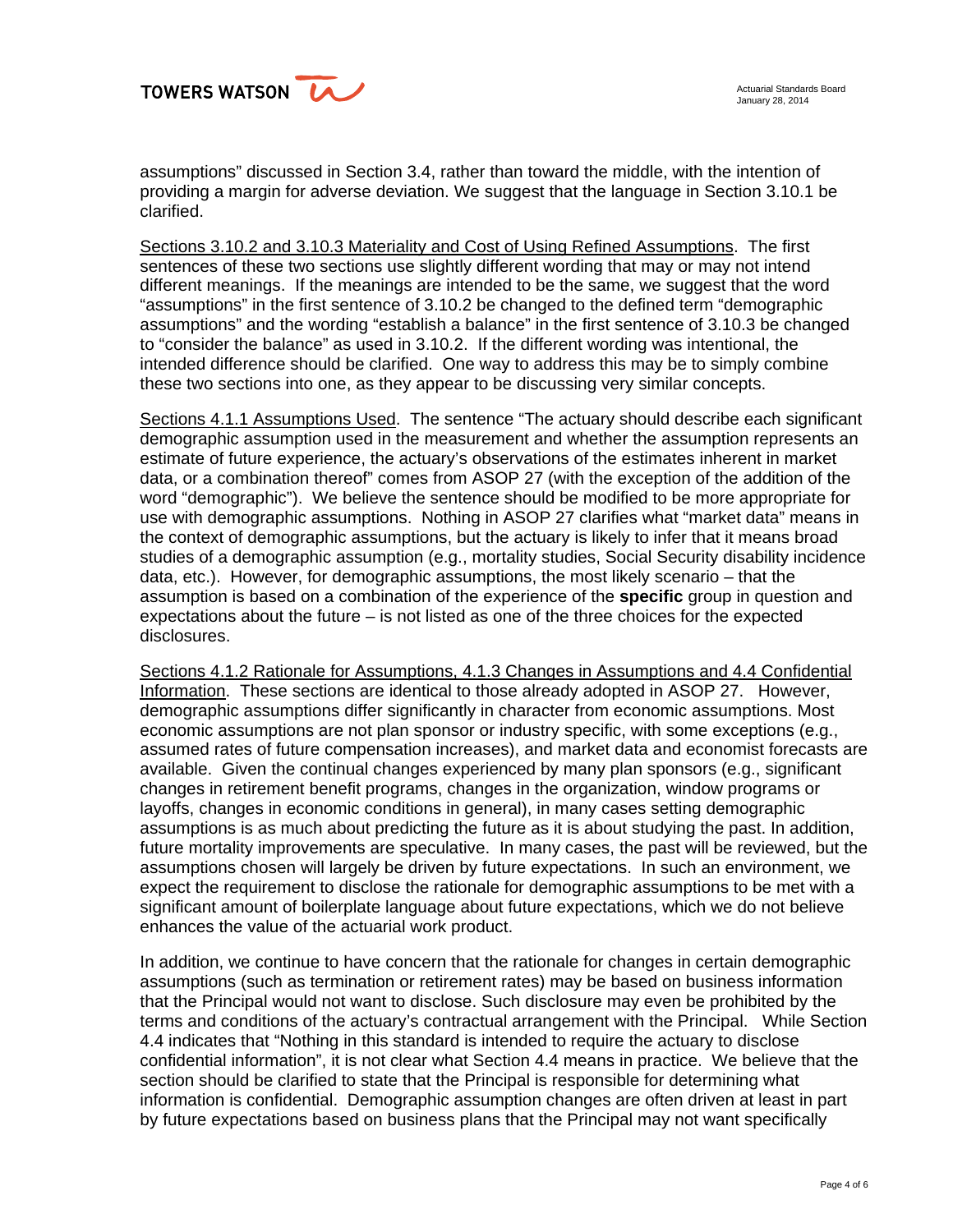

disclosed. Again, we believe that the result may be many boilerplate disclosures that reference the general business outlook expected by the Principal as part of the rationale for changes.

We have additional comments on these sections, as follows:

Sections 4.1.2 Rationale for Assumptions. We request a specific statement that the actuary should use his or her professional judgment in determining which demographic assumptions have "a significant effect on the measurement". We note that neither this Exposure Draft nor ASOP 1 define "significant" in a way that would be useful in interpreting this section. The ASOP 1 discussion of the term "significant" is as follows:

*Significance/Significant—*Significance can have different meanings. A result may be deemed to be statistically significant if it is determined that the probability that the result was produced by random chance is small. An event may be described as significant if the likelihood of its occurrence is more than remote. In addition, a result may be significant because it is of consequence. Other uses may be encountered in actuarial practice. The actuary should exercise care in interpreting or using these words.

In addition, we find this section unclear with respect to "prescribed assumptions or methods set by another party". Under US Generally Accepted Accounting Principles (GAAP) and International Financial Reporting Standards (IFRS), demographic assumptions used for accounting purposes are the responsibility of the plan sponsor. Section 1.2 makes clear that this standard applies to the actuarial advice given to the plan sponsor who selects such assumptions. We would interpret that to mean that any actuarial communication to the client that recommends demographic assumptions must include the rationale as described in Section 4.1.2. However, once the plan sponsor has chosen those assumptions, they will likely remain in effect for several years and we interpret Section 4.1.2 as providing that subsequent actuarial communications that use those assumptions need not include the rationale, as once the advice has been given and the assumptions chosen, the assumptions then are "prescribed assumptions or methods set by another party" for which the rationale need not be included. We request that this section make that clearer.

Sections 4.1.3 Changes in Assumptions Similarly, Section 4.1.3 should make clear that the rationale for a change need not be provided the first time the assumptions are used where the actuary provided advice and the client chose the assumptions, because at that point the assumptions are prescribed assumptions. We also believe, in furtherance of this clarification, that the phrase "For assumptions that are not prescribed" needs to be replaced with the more precise "For assumptions that are not prescribed assumptions set by another party or prescribed assumptions set by law". Alternatively a definition of "prescribed assumptions" that includes both types could be added (e.g., it could be incorporated either in the definition section or in Section 3.8, which also uses the term "prescribed assumptions" without clearly indicating that both types are included.) Note that ASOPs 4, 6 and 41 to which Section 3.8 refers do not use the term 'prescribed assumptions" generically to include both types. This would also be helpful for Section 4.2, although there the context makes clearer that the term "prescribed assumptions or methods" is intended to include both those prescribed by law and prescribed by another party. We acknowledge that the same concerns exist in the newly published ASOP 27.